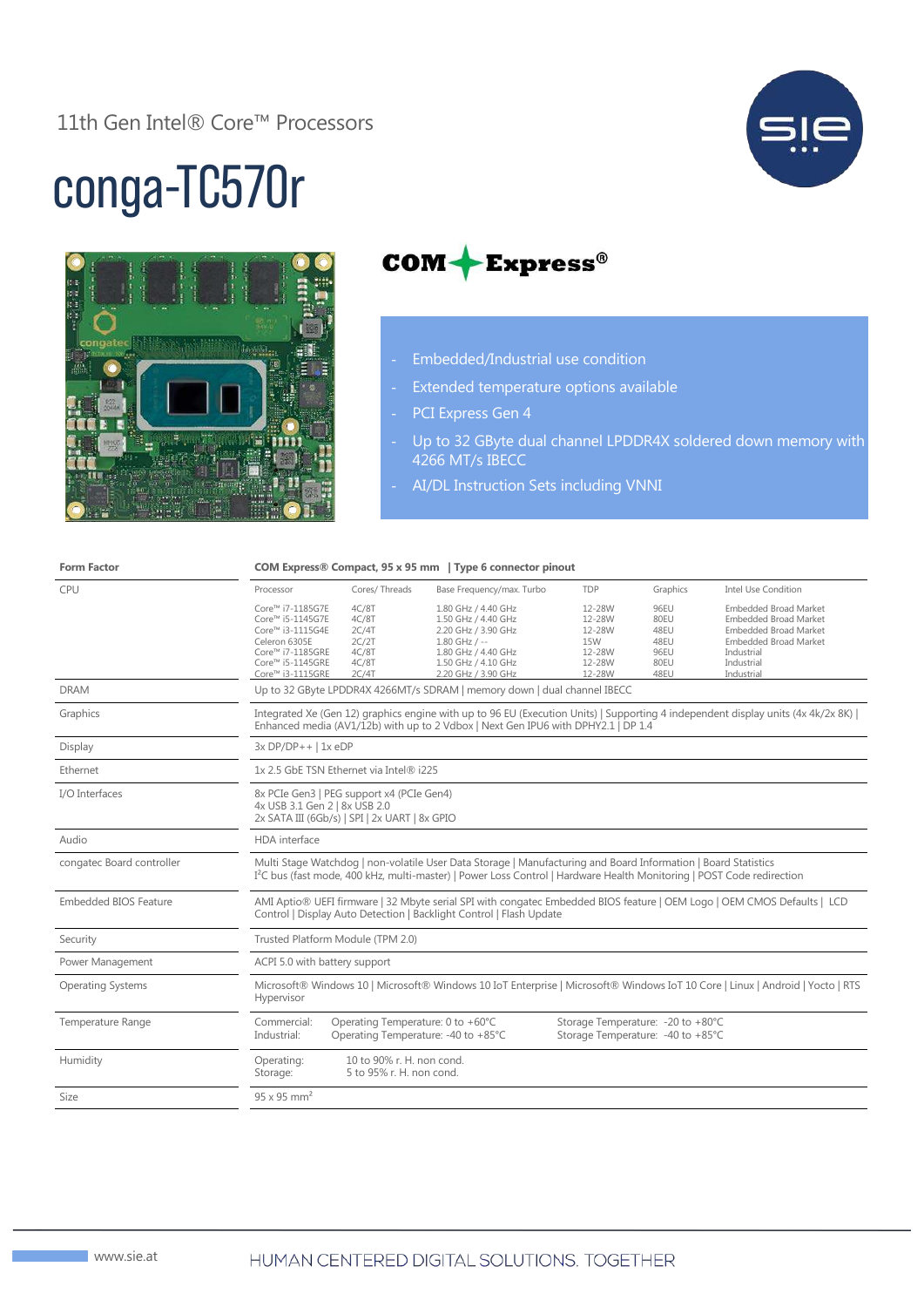## conga-TC570r | Order Information